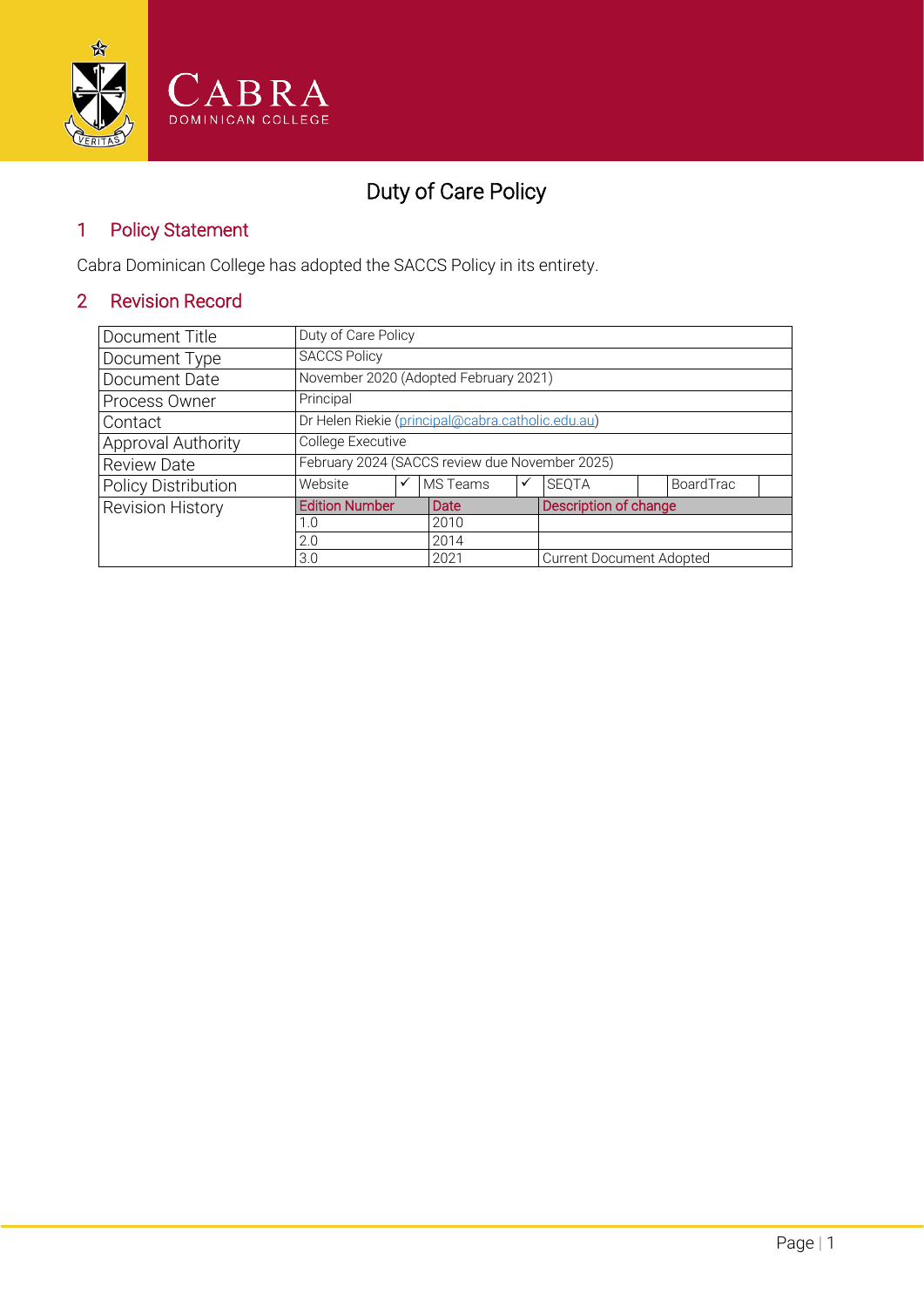

SOUTH AUSTRALIAN COMMISSION<br>FOR CATHOLIC SCHOOLS

# **Duty of Care**

Duty of Care Policy 2020 1

# **[Policy](#page-5-0)**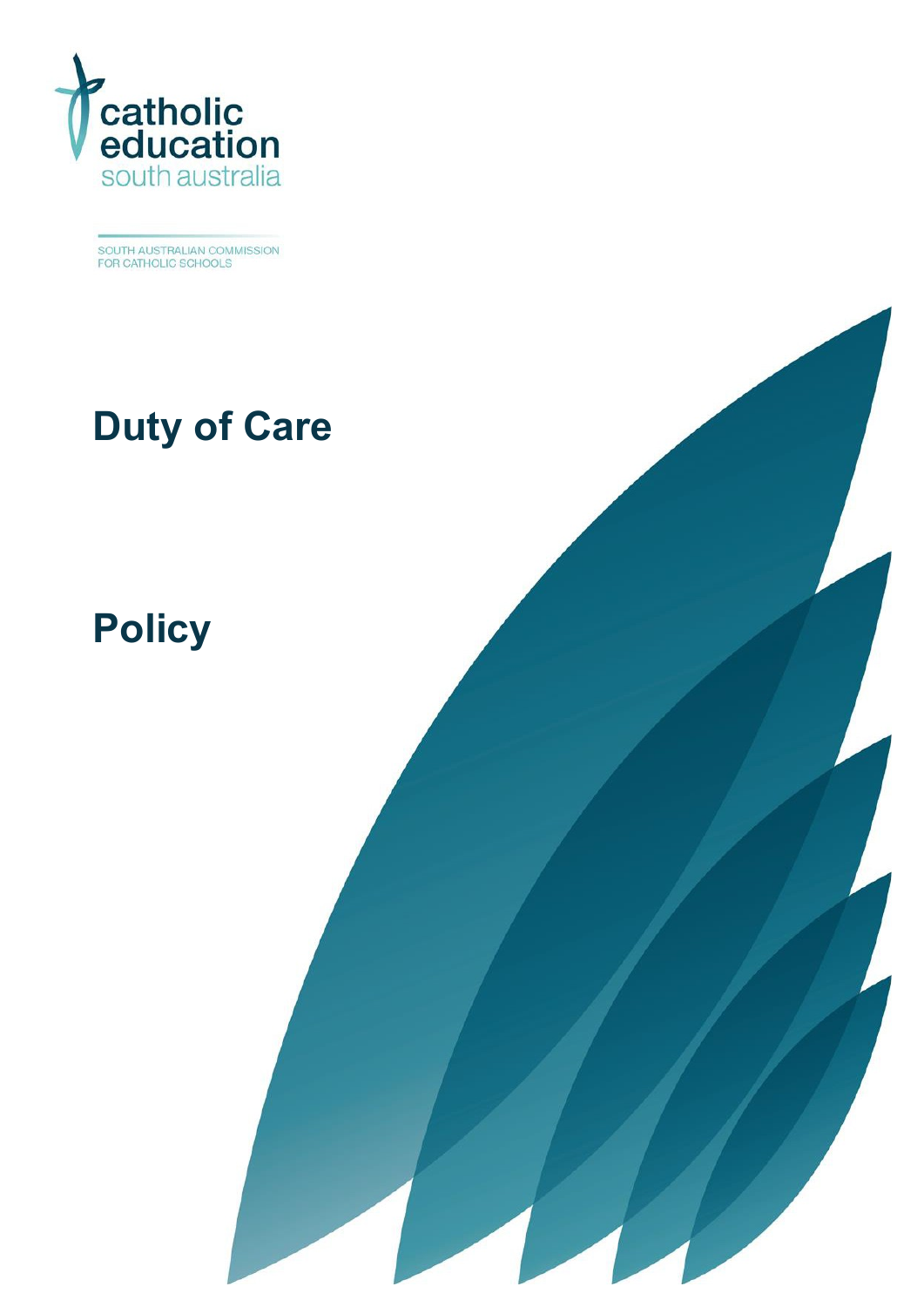# **Contents**

| 2              |                                                                           |  |
|----------------|---------------------------------------------------------------------------|--|
| $\mathbf{3}$   |                                                                           |  |
| $\overline{4}$ |                                                                           |  |
| 5              | Responsibility for implementation, monitoring, and continual improvement4 |  |
| 6              |                                                                           |  |
|                |                                                                           |  |
| 8              |                                                                           |  |

**[www.cesa.catholic.edu.au](http://www.cesa.catholic.edu.au/) November 2020**

<span id="page-2-0"></span>**SOUTH AUSTRALIAN COMMISSION FOR CATHOLIC SCHOOLS** PO BOX 179 TORRENSVILLE PLAZA SOUTH AUSTRALIA 5031 TELEPHONE: (08) 8301 6600 FACSIMILE: (08) 8301 6611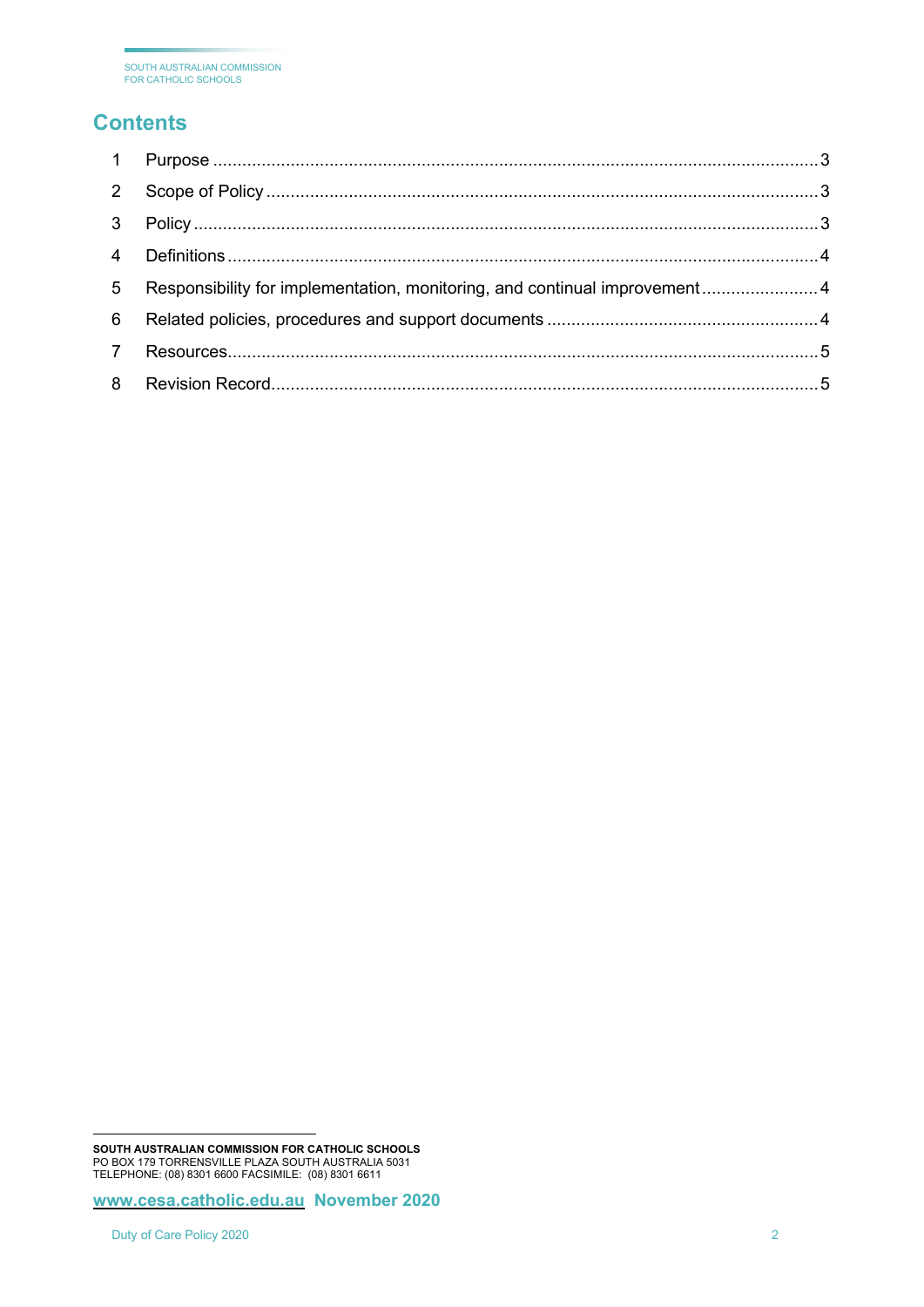### <span id="page-3-0"></span>**1 Purpose**

The law imposes a legal duty on schools and school staff to take care of the safety and wellbeing of students and others in their care. This policy sets out the stance of the South Australian Commission for Catholic Schools (SACCS) with regard to Duty of Care matters.

#### <span id="page-3-1"></span>**2 Scope of Policy**

This policy applies across Catholic Education South Australia (CESA). It is recognised that it is beyond the scope of this Policy to cover all aspects of legal responsibilities; however, the Policy is intended to provide direction for Catholic School principals and staff.

#### <span id="page-3-2"></span>**3 Policy**

It is the policy of SACCS that:

- 3.1 all Catholic schools and Catholic Education Offices in South Australia owe a duty to take reasonable care to ensure that their acts or omissions do not cause reasonably foreseeable injury to students or others. Persons professing special skills must use these skills to the level which could reasonably be expected of a skilled person. The duty of care owed by education personnel is that of a 'reasonable professional';
- 3.2 this duty applies during all activities and functions conducted or arranged by schools or Catholic Education Offices and whenever a teacher-student relationship exists;
- 3.3 this duty is non-delegable, meaning that it cannot be assigned to a third party:
- 3.4 all Catholic school principals, teachers and other staff take reasonable steps to reduce risk including the:
	- provision of safe and suitable premises
	- provision of an adequate system of supervision
	- implementation of policies, procedures and practices to ensure a child-safe environment
	- responsibility for ensuring one's own safety and that of others in the workplace
	- implementation of strategies to prevent bullying and harassment
	- provision of medical assistance to sick or injured students
	- identification and mitigation of risk.

It should be noted that schools that operate Early Education and Care Services, like OSHC, Vacation Care, Long Day Care and Pre-schools, are bound by other laws and subject to additional requirements particularly in relation to First Aid and Health Management requirements of staff and notifications involving serious incidents. These laws and additional requirements can be found in the following Acts, Regulations and Frameworks:

- the [Education and Care Services National Law Act 2010](https://aus01.safelinks.protection.outlook.com/?url=https%3A%2F%2Fwww.acecqa.gov.au%2Fnqf%2Fnational-law-regulations%2Fnational-law&data=02%7C01%7CSteve.Genesin%40cesa.catholic.edu.au%7C204092769bcb4991b84008d84b1bbf2e%7C324d0eab8f464c94aeff237148fb968e%7C0%7C0%7C637341929830531741&sdata=7X9titqvt1wwOvNvqgRMrjGm%2B1yeoPkG8iQ71g%2B8I18%3D&reserved=0) and [Regulations](https://aus01.safelinks.protection.outlook.com/?url=https%3A%2F%2Fwww.legislation.nsw.gov.au%2F%23%2Fview%2Fregulation%2F2011%2F653&data=02%7C01%7CSteve.Genesin%40cesa.catholic.edu.au%7C204092769bcb4991b84008d84b1bbf2e%7C324d0eab8f464c94aeff237148fb968e%7C0%7C0%7C637341929830541738&sdata=6n4jtJVKqjXq57c0ux4y%2FBK0wV1jwpohY1vQoPNnChE%3D&reserved=0)
- [the South Australian Education and Early Childhood Services \(Registration](https://aus01.safelinks.protection.outlook.com/?url=https%3A%2F%2Fwww.legislation.sa.gov.au%2FLZ%2FC%2FA%2FEDUCATION%2520AND%2520EARLY%2520CHILDHOOD%2520SERVICES%2520(REGISTRATION%2520AND%2520STANDARDS)%2520ACT%25202011%2FCURRENT%2F2011.46.AUTH.PDF&data=02%7C01%7CSteve.Genesin%40cesa.catholic.edu.au%7C204092769bcb4991b84008d84b1bbf2e%7C324d0eab8f464c94aeff237148fb968e%7C0%7C0%7C637341929830541738&sdata=gYEYPB4P0B8QfqZzoTp%2FWCYgWgMatuuyGEaCbI4pFng%3D&reserved=0)  [and Standards\) Act 2011](https://aus01.safelinks.protection.outlook.com/?url=https%3A%2F%2Fwww.legislation.sa.gov.au%2FLZ%2FC%2FA%2FEDUCATION%2520AND%2520EARLY%2520CHILDHOOD%2520SERVICES%2520(REGISTRATION%2520AND%2520STANDARDS)%2520ACT%25202011%2FCURRENT%2F2011.46.AUTH.PDF&data=02%7C01%7CSteve.Genesin%40cesa.catholic.edu.au%7C204092769bcb4991b84008d84b1bbf2e%7C324d0eab8f464c94aeff237148fb968e%7C0%7C0%7C637341929830541738&sdata=gYEYPB4P0B8QfqZzoTp%2FWCYgWgMatuuyGEaCbI4pFng%3D&reserved=0) and the
- [Australian Children's Education and Care Quality Authority's \(ACECQA\)](https://aus01.safelinks.protection.outlook.com/?url=https%3A%2F%2Fwww.acecqa.gov.au%2Fsites%2Fdefault%2Ffiles%2F2020-01%2FGuide-to-the-NQF_2.pdf&data=02%7C01%7CSteve.Genesin%40cesa.catholic.edu.au%7C204092769bcb4991b84008d84b1bbf2e%7C324d0eab8f464c94aeff237148fb968e%7C0%7C0%7C637341929830551733&sdata=8ZbzKn%2BgBJXr1F1lwb2hXWEok4%2BWvONeEGvlmCLlTo0%3D&reserved=0)  [National Quality Framework](https://aus01.safelinks.protection.outlook.com/?url=https%3A%2F%2Fwww.acecqa.gov.au%2Fsites%2Fdefault%2Ffiles%2F2020-01%2FGuide-to-the-NQF_2.pdf&data=02%7C01%7CSteve.Genesin%40cesa.catholic.edu.au%7C204092769bcb4991b84008d84b1bbf2e%7C324d0eab8f464c94aeff237148fb968e%7C0%7C0%7C637341929830551733&sdata=8ZbzKn%2BgBJXr1F1lwb2hXWEok4%2BWvONeEGvlmCLlTo0%3D&reserved=0)

Similarly, some staff who support students with a disability (SWD) are required to have training in medication management, continence care, transfer and positioning (TAPS), oral eating and drinking care.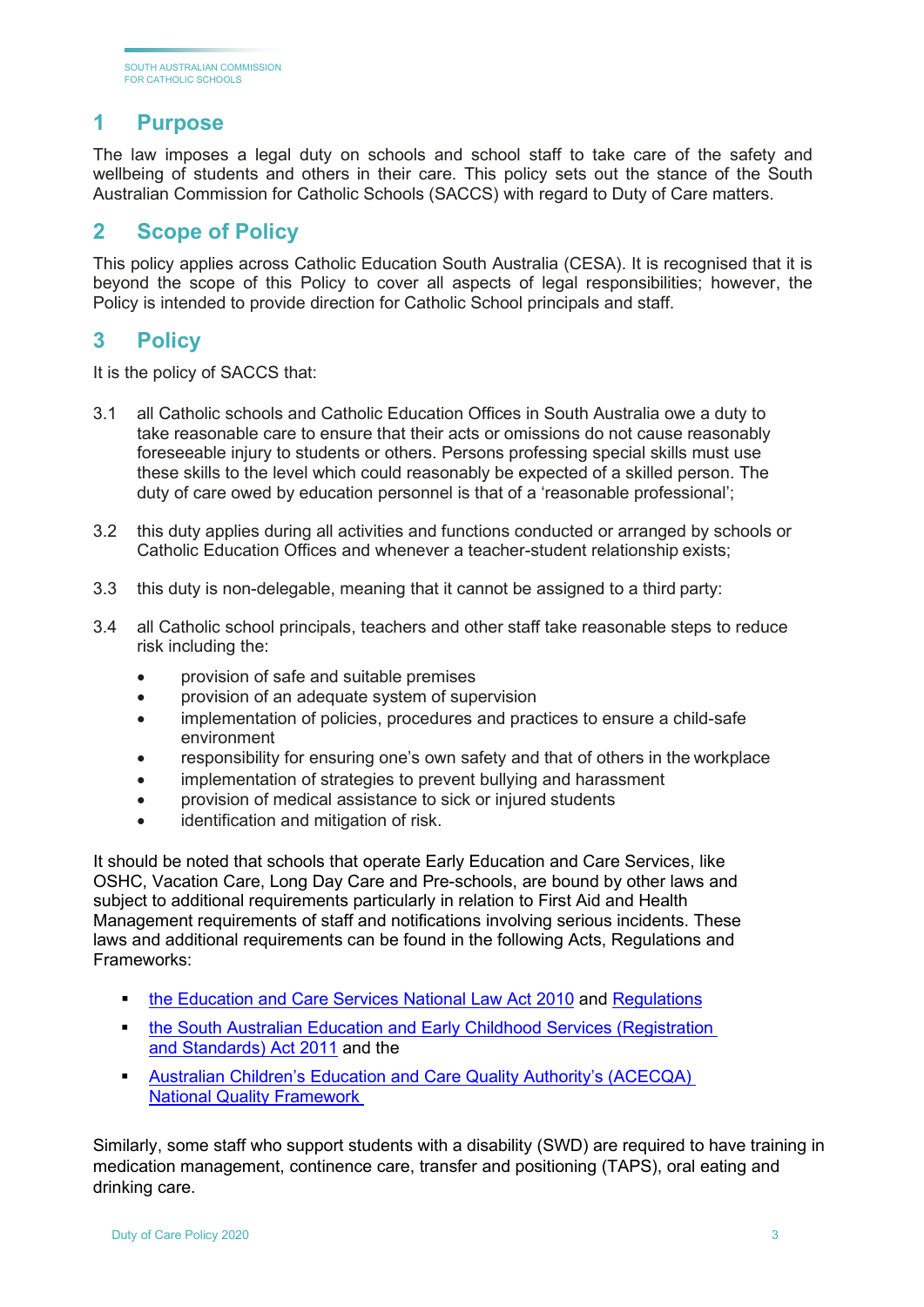# <span id="page-4-0"></span>**4 Definitions**

**Duty of Care** may be defined as, 'an obligation, recognised by law, to avoid conduct fraught with unreasonable risk of danger to others.'

**Staff** means staff employed by any Catholic school or Catholic Education Office in South Australia.

**Others** includes children and young people, contractors, volunteers, members of the school community or people outside of the school community;

School incudes all the services offered by the school which would cover Students with a Disability, Boarding Houses, Preschools, Long Day Care, OSHC, Vacation Care and supported playgroups (but not including Alive Catholic Early Learning Centres).

#### <span id="page-4-1"></span>**5 Responsibility for implementation, monitoring, and continual improvement**

Responsibility for implementation, monitoring and review of the policy is vested at the level appropriate to the following roles:

| <b>Catholic Education Offices</b>                   | <b>Catholic Schools</b>      |
|-----------------------------------------------------|------------------------------|
| Assistant Director: People, Leadership &<br>Culture | Principal                    |
| Manager: System Safeguarding and<br>Development     | School Board (or Equivalent) |

#### <span id="page-4-2"></span>**6 Related documents/links**

This Policy is to be read in conjunction with, and is additional to, any other relevant South Australian Commission for Catholic Schools (SACCS), school or CESA policy, procedure or support document. All staff are required to comply with the provisions of any such documents, including the following:

- [SACCS Duty of Care Procedure](https://online.cesa.catholic.edu.au/docushare/dsweb/Get/Document-27404/Duty+of+Care+Procedure.pdf) (2020)
- **[SACCS Reporting Harm of Children and Young People \(2020\)](https://online.cesa.catholic.edu.au/docushare/dsweb/Get/Document-33949/Reporting+Harm+of+Children+and+Young+People+Procedure_2020_SACCS.pdf)**
- [Catholic Archdiocese of Adelaide Safeguarding Children and Young People Policy](https://adelaide.catholic.org.au/__files/f/43167/Safeguarding%20Children%20and%20Young%20People%20Policy.pdf)
- [Child Safeguarding Policy of the Port Pirie Child Protection Council](http://www.pp.catholic.org.au/__files/d/9704/CDPP%20Child%20Safeguarding%20Policy.pdf)
- **[SACCS Records Management Policy](https://online.cesa.catholic.edu.au/docushare/dsweb/Get/Document-33662/SACCS+Records+Management+Policy.pdf)**
- **[SACCS Information and Report Handling Guideline](https://online.cesa.catholic.edu.au/docushare/dsweb/Get/Document-33160/SACCS+Information+and+Report+Handling+Guideline.pdf)**
- [SACCS Information Security Classification Guideline](https://online.cesa.catholic.edu.au/docushare/dsweb/Get/Document-31787/SACCS%2BInformation%2BSecurity%2BClassification%2BGuideline.pdf)
- **[SACCS Information Security Policy](https://online.cesa.catholic.edu.au/docushare/dsweb/Get/Document-31782/SACCS+Information+Security+Policy.pdf)**
- [SACCS Camps, Excursions, Sporting and Adventure Activities Policy \(2020\)](https://online.cesa.catholic.edu.au/docushare/dsweb/Get/Document-34276/Policy_Camps%2C+Excursions%2C+Sporting+and+Adventure+Activities_2020.pdf)
- [SACCS Camps, Excursions, Sporting and Adventure Activities Procedures \(2020\)](https://online.cesa.catholic.edu.au/docushare/dsweb/Get/Document-34293/Procedure_Camps%2C+Excursions%2C+Sporting+and+Adventure+Activities_SG.pdf)
- [SACCS Student Overseas Travel Excursions](https://online.cesa.catholic.edu.au/docushare/dsweb/Get/Document-34274/Student+Overseas+Travel+Excursions+Procedure_2020.pdf) Procedure (2020)
- **EXEC** Catholic [Safety Health and Welfare Procedures](https://www.cshwsa.org.au/procedures/)
- [Children and Young People \(Safety\) Act 2017](https://www.legislation.sa.gov.au/LZ/C/A/Children%20and%20Young%20People%20(Safety)%20Act%202017.aspx)
- [Protective Practices for Staff in their Interactions with Children and Young People:](https://online.cesa.catholic.edu.au/docushare/dsweb/Get/Document-33040/protective_practices_for_staff_in_their_interactions_with_children_and_young_people.pdf)  [Guidelines for Staff Working or Volunteering in Education or Care Settings 2017 \(2nd](https://online.cesa.catholic.edu.au/docushare/dsweb/Get/Document-33040/protective_practices_for_staff_in_their_interactions_with_children_and_young_people.pdf) [Edition, revised 2019\)](https://online.cesa.catholic.edu.au/docushare/dsweb/Get/Document-33040/protective_practices_for_staff_in_their_interactions_with_children_and_young_people.pdf)